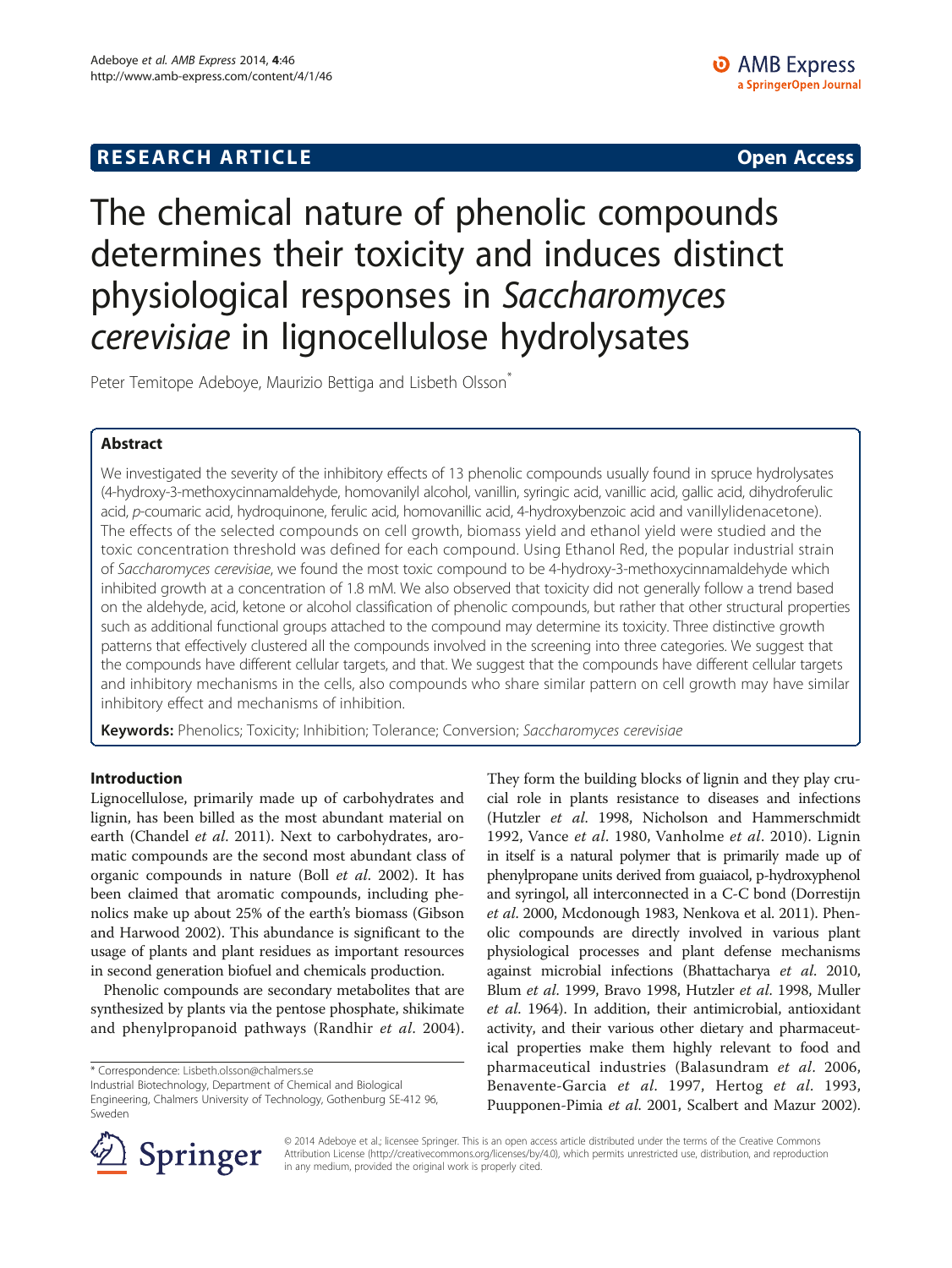On the other hand, the beneficial effect of the antimicrobial activities of phenolic compounds which is beneficial to plants present a significant challenge to the production of second generation bioethanol and other chemicals from plant residues and lignocellulosic materials (Klinke et al. [2004\)](#page-9-0). During biofuel production, plant biomasses are first subjected to pre-treatment processes and hydrolysis in order to breakdown their structures and adapt them to forms accessible by enzymes for fermentation and bioconversion. Diverse phenolic compounds are formed as residues of lignin degradation during these wood and plant residue pre-treatment processes for hydrolysate production and wood pulping (Guss [1945](#page-9-0), Klinke et al. [2004](#page-9-0), Larsson et al. [2000,](#page-9-0) Larsson et al. [1999b](#page-9-0), Taherzadeh and Karimi [2007](#page-9-0)). The composition of the different phenolic compounds formed during pre-treatment varies and depend on both the plant source and the pre-treatment method (Larsson et al. [1999b\)](#page-9-0). In general, the resulting mix is usually made up of phenolic acids, phenolic aldehydes, phenolic alcohols and phenolic ketones all of which are inhibitory to cells. A typical spruce hydrolysate will often consist of the phenolic compounds listed in Table 1.

The occurrence of phenolic compounds with various functional groups like aldehydes, acids, ketone and alcoholic, and the abundance of phenolic compounds in

| Table 1 Table of phenolic compounds and the concentration |
|-----------------------------------------------------------|
| range commonly found in spruce hydrolysates               |

| <b>Phenolic compounds</b>                            | Amount (mg/L)  |
|------------------------------------------------------|----------------|
| Gallic acid                                          | $7.1 - 10.2$   |
| Catechine                                            | $61 - 71.9$    |
| Vanillic acid                                        | $3.93 - 71.2$  |
| Syringic acid                                        | 42.3-42.87     |
| Ferulic acid                                         | 42.91-45.08    |
| Picein [3-(β-d-glucosyloxy)-hydroxy-acetophenone]    | $0.2 - 1.4$    |
| Pungenin[3-(β-d-glucosyloxy)-4-hydroxy-acetophenone] | 0.2            |
| Taxifoloin                                           | $2 - 33$       |
| Coniferyl aldehyde                                   | $35 - 301$     |
| Vanillic acid                                        | $0.01 - 35$    |
| Vanillin                                             | 36             |
| 4-hydroxybenzoic acid                                | $39 - 81$      |
| Catechol                                             | $\mathfrak{D}$ |
| Acetoguaiacone                                       | 146            |
| Trans cinnamic acid                                  | 10             |
| Syringaldehyde                                       | 107            |

(Almeida et al. [2007b](#page-8-0), Deflorio et al. [2011,](#page-8-0) Delvas et al. [2011,](#page-9-0) Evensen et al. [2000](#page-9-0), Hutzler et al. [1998,](#page-9-0) Miyafuji et al. [2003\)](#page-9-0).

Also, Pungenol (3′,4′-hydroxy-acetophenone), Piceol (4′-hydroxyacetophenone), Trans-resveratrol, p-Coumaric acid, Coumarins, Stilbenes, Styryl pyrones, Dihydroconiferyl alcohol, Hydroquinone, Homovanillic acid have all been found in various concentrations in spruce hydrolysates (Almeida et al. [2007b](#page-8-0), Deflorio et al. [2011](#page-8-0), Delvas et al. [2011,](#page-9-0) Evensen et al. [2000,](#page-9-0) Hutzler et al. [1998,](#page-9-0) Miyafuji et al. [2003\)](#page-9-0).

wood hydrolysates present major challenges to studying them in detail. In some studies aimed at understanding phenolic compounds, compounds having similar functional groups have been grouped together while representative compounds of each group were studied (Larsson et al. [2000\)](#page-9-0), presumably under the assumption that compounds having the same functional group are similar in their inhibitory activities. It has been shown that the presence of phenolic compounds in hydrolysates may determine the fermentability of hydrolysates and directly impacts on ethanol productivity of S. cerevisiae (Larsson et al. [1999a](#page-9-0), Larsson et al. [2000](#page-9-0)). The effects of many selected phenolic compounds and other inhibitors on yeast fermentative conditions have been screened, and strains of S. cerevisiae engineered for phenolic tolerance have been constructed and evaluated (Delgenes et al. [1996](#page-9-0), Gregg and Saddler [1996](#page-9-0), Larsson et al. [2000\)](#page-9-0). It is known that certain phenolic compounds such as ferulic acid and vanillin can be assimilated and converted by S. cerevisiae (Clausen et al. [1994,](#page-8-0) Huang et al. [1993](#page-9-0), Vanbeneden et al. [2008\)](#page-9-0) however there are concentrations at which S. cerevisiae cannot survive the inhibition of such compounds, the various concentrations have not been defined for phenolic compounds.

Basing our experimental work on the hypotheses that (i) different phenolic compounds have different limits of toxicity on S. cerevisiae and (ii) mechanisms and activities of inhibition among phenolic compounds may be compound-specific, we have defined the toxicity limits of 13 different phenolic compounds selected from all classes of phenolic compounds commonly found in but not limited to spruce hydrolysates. We also studied the effects of the various phenolic compounds on the growth of S. cerevisiae and categorised the phenolic compounds into clusters based on their effects on growth. The influence of each cluster of phenolic compounds on metabolite yields were investigated in order to draw parallels and similarities between the phenolic compounds within each cluster and to explore whether compounds within each cluster have similar influence on the physiology of S. cerevisiae, all in order to better understand phenolic inhibition in lignocellulosic fermentation.

## Materials and methods

#### Yeast strain

The industrial yeast strain S. cerevisiae Ethanol Red was used for this study. The yeast strain was obtained from the local wine-making and brewery shop in Gothenburg, Sweden.

## Reagents

4-hydroxy-3-methoxycinnamaldehyde, homovanilyl alcohol, vanillin, syringic acid, vanillic acid, gallic acid, dihydroferulic acid, p-coumaric acid, hydroquinone, ferulic acid,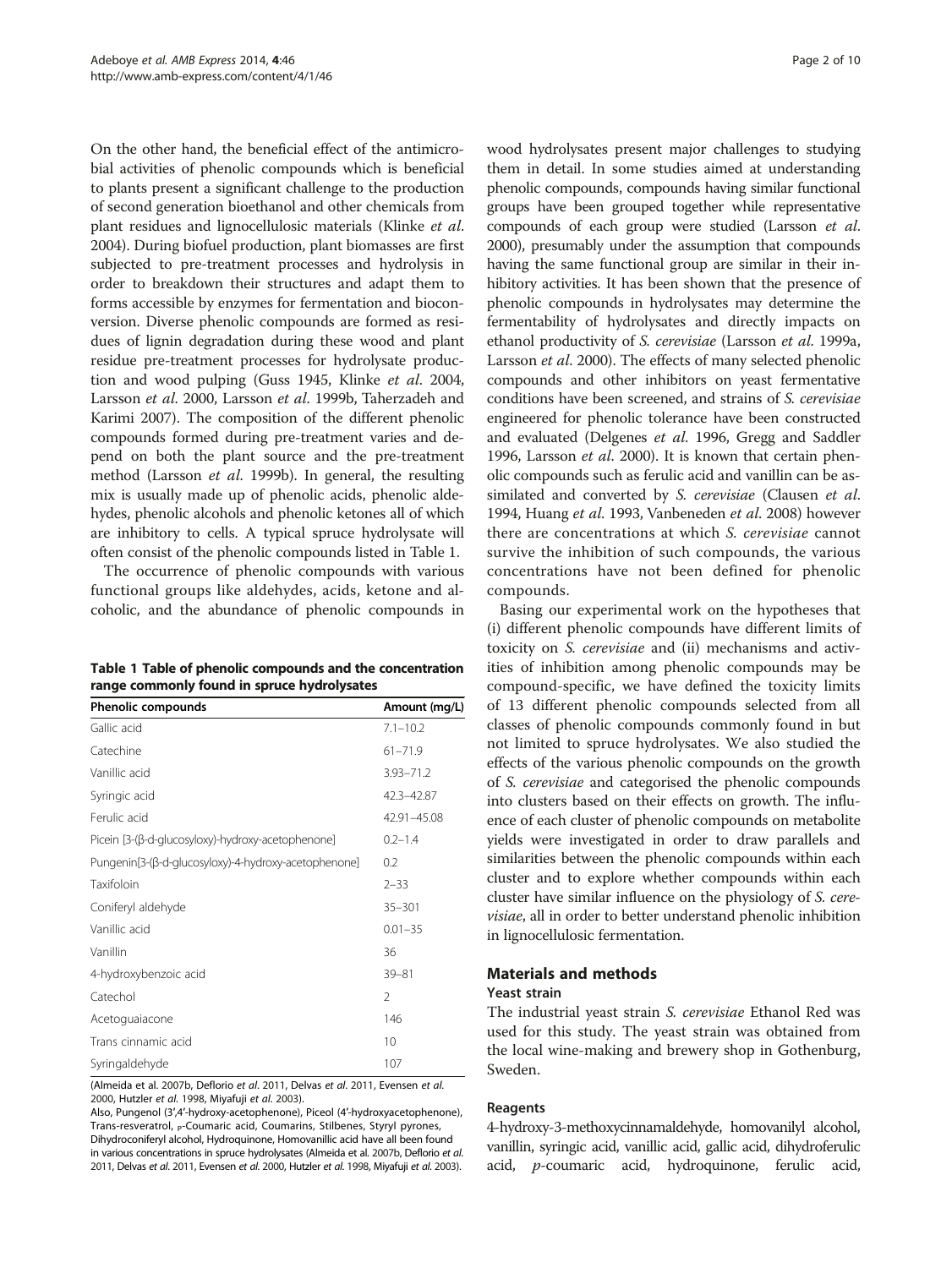homovanillic acid, 4-hydroxybenzoic acid and vanillylidenacetone and other reagents used for growth media preparation in the studies were procured from Sigma-Aldrich.

## Preparation of culture media

The medium used for all the cultivations was Yeast Minimal Mineral Medium (YMMM) (Verduyn et al. [1992](#page-9-0)). YMMM containing single phenolic substrates was prepared for each phenolic compound using the concentrations reported under "[Results](#page-3-0)".

## High throughput toxicity screening of phenolic compounds on S. cerevisiae

To define the range of values within which the toxicity limits of the compounds lie, high throughput toxicity screenings were done using Bioscreen C MBR (Oy Growth Curves Ab Ltd, Finland). Several concentrations of each phenolic compound were tested. Five replicates of each concentration step were run in parallel in the following conditions:  $T = 30^{\circ}C \pm 0.1$ ; time = 96 hours; shaking speed setting = "maximum" optical density (OD) reading period = 15 min; wavelength filter = wideband 450 – 580 nm; initial  $OD = 0.1$ .

To facilitate data comparison, the readings obtained from the bioscreen were calculated back to standard spectrophotometric measurements at 600 nm via the formula:

$$
OD_{spectro} = \frac{OD_{Bioscreen}}{Path Length(cm) \times 1.32}
$$
 (1)

Where

 $OD_{\text{spectro}}$  = equivalent OD on spectrophotometer at 600 nm  $OD<sub>Bioscreen</sub>$  = measured OD on the bioscreen

PathLength = 
$$
\frac{volume (ml)}{r^2 X \pi}
$$
 (2)

Where: volume = culture volume in a well in the bioscreen plate;  $r =$  radius of the well.

Non-linearity at higher cell densities was corrected as described by Warringer et al., (Warringer and Blomberg [2003](#page-9-0)) using the formula:

$$
ODcor = ODobs + (OD2obs * 0.449)
$$
  
+ (OD<sup>3</sup>obs \* 0.191) (3)

Where: ODcor = the corrected OD and ODobs = the observed OD values, from which the average blank has been subtracted.

Aerobic batch cultivations were carried out in 100 ml or 250 ml baffled Erlenmeyer flasks (SIMAX, Czech Republic), containing 20 ml and 50 ml medium, respectively.

#### OD measurement of culture

Growth measurement for shake flask cultivations was done by measuring the turbidity of the culture at  $A_{600nm}$  using a Thermo Scientific GENESYS 20 Visible Spectrophotometer.

#### Determination of dry cell weight

Determination of Dry Cell Weight (DCW) was done in duplicates. Cells were harvested by filtration using predried and weighed filter paper discs of 0.45 μm pore size (Sartorius Stedim Biotech, Goettingen, Germany) on a water tap vacuum filter unit (Sartorius Stedim Biotech, Goettingen, Germany). The filter paper discs were dried in a microwave at 120 W for 15 minutes, weighed again and the biomass concentrated was calculated from the difference. DCW data were used for the calculation of biomass yield.

#### Analysis of metabolites

Analysis of ethanol, glycerol and acetate from the cultivation was performed by high performance liquid chromatography (HPLC) using a Dionex Ultimate 3000 HPLC unit (Thermo scientific, Dionex Corporation, Sunnyvale, USA) equipped with an Aminex HPX-87H (Biorad, USA) column of length 300 mm and diameter 7.8 mm, which was packed with 9 μm particles. A column temperature of 45°C was used for analysis and 5 mM H2SO4 was used as the mobile phase with a flow rate of 0.6 ml/min throughout the analysis. A Shodex RI-101 RI detector and an Ultimate 3000 VWD 3100 variable wavelength ultraviolet detector coupled to the HPLC unit were used to quantify the metabolites.

#### Determination yields

Yields (Yi/s) of ethanol, glycerol, acetate and biomass from the total consumed substrate (glucose) were calculated during the exponential growth phase by plotting each of the products against the total consumed glucose. The yield for each product was then obtained as the slope of the plot. Average values of biological replicates were used as the final yield for each culture condition.

#### Establishing concentration ladder of compounds

A concentration series was set up in increasing order for each compound to be screened for effect on *S. cerevisiae*. Since toxicity varies widely and using a universal concentration series for all of the compounds was not feasible, we determined consistent ratios of increase between consecutive points in the concentration series for all compounds to allow comparison of toxicity among the various compounds.

#### Determination of toxicity limits

The toxicity limits of the different phenolic compounds were determined based on the aspect (maximum specific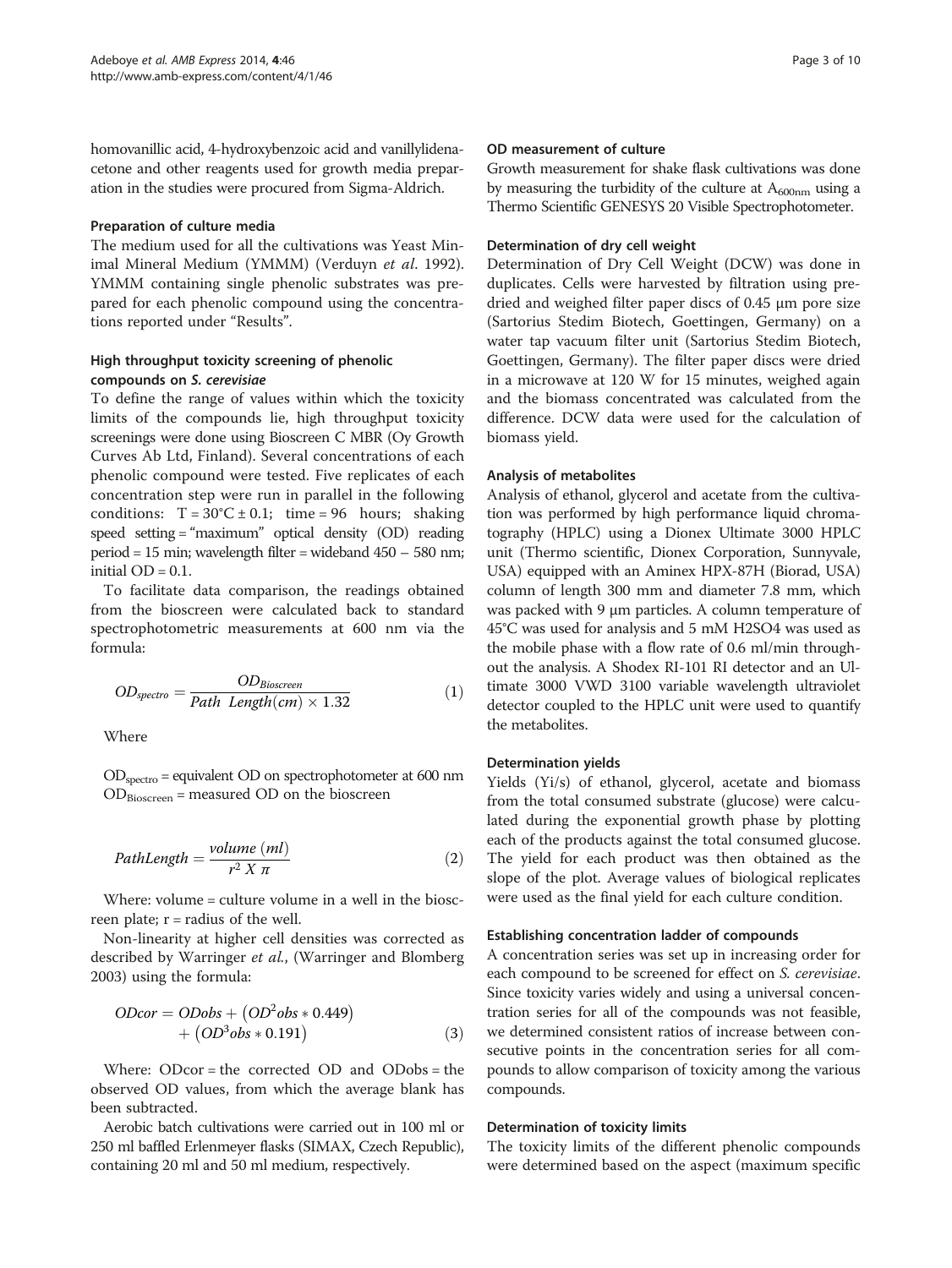<span id="page-3-0"></span>growth rates or final OD or elongation of lag phase) at which the yeast cultivations were most affected. The maximum specific growth rate of the S. cerevisiae in the presence of increasing concentrations of phenolic compounds were determined with increasing concentration of the compounds until cell growth stopped.

## Statistical validation of data

All experimental data were subjected to Student t-test to determine the significance level with respect to the control. The number of replicates varied from 3 to 7, depending on the experiment. Therefore, t-tests for twosamples assuming unequal variances were performed with a significance level of probability set at p < 0.05. All error bars were standard deviations of multiple measurements of each parameter, all derived from biological replicates.

## Results

## Effect of compounds on S. cerevisiae growth pattern

We hypothesized that the physiological effect of each phenolic compound on S. cerevisiae would be unique and have phenotypic traits demonstrated in the growth pattern of S. cerevisiae. Yeast was grown in the presence of 4-hydroxy-3-methoxycinnamaldehyde, homovanilyl

alcohol, p-coumaric acid, hydroquinone, ferulic acid, vanillin, syringic acid, homovanillic acid, 4-hydroxybenzoic acid, vanillic acid, gallic acid, vanillylidenacetone and dihydroferulic acid and the impact of the compounds on growth profiles, maximum specific growth rates and culture turbidity was assessed. S. cerevisiae had three unique growth patterns that distinctively grouped all the phenolic compounds into three clusters which we named cluster 1, cluster 2 and cluster 3 (Figure 1).

The culture containing phenolic compounds in cluster 1, exhibited lag phase elongation which increased with increasing concentration of phenolic compounds in the medium until a concentration of compound is attained at which growth was no longer possible. The second and third growth pattern clusters showed no elongation of lag phase. The phenolic compounds also had specific effects on maximum specific growth rate within their clusters. In cultures containing cluster 1 compounds, maximum specific growth rate decreased with increasing concentration of phenolic compound until a concentration is attained at which growth finally stopped (Additional file [1:](#page-8-0) Figure S1). Similarly, in cultures containing the cluster 2 compounds, the maximum specific growth rate reduced with increasing concentration of phenolic compound until a concentration is attained at which growth was no longer possible

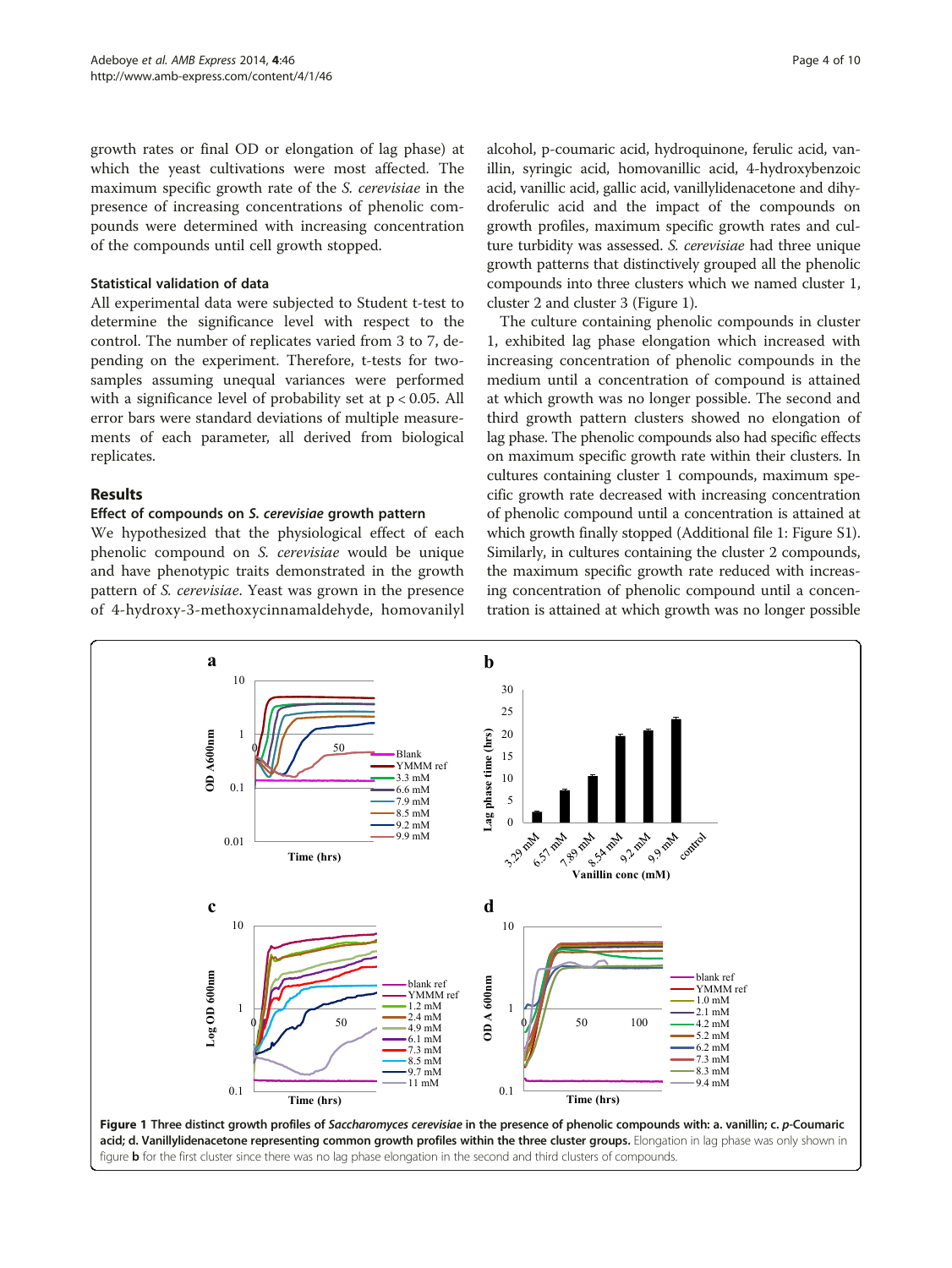(Additional file [1:](#page-8-0) Figure S1b). In cultures contaning the third cluster of compounds however (as illustrated in Additional file [1:](#page-8-0) Figure S1c), the maximum specific growth rate remained constant until the concentration was attained at which growth was no longer possible.

The determination of biomass formation in the cultivations was limited to OD measurements on the bioscreen. In cultivations containing cluster 1 compounds, the OD of the yeast cultivations decreased with increasing concentration of phenolic compound until a concentration is attained at which growth stopped. As illustrated in Additional file [2:](#page-8-0) Figures S2a and S2, the reduction in OD was observed to be valid for the first and second clusters of compounds. In the third cluster however, although a reduction in the final OD was observed (Additional file [2](#page-8-0): Figure S2c), the observed reduction was not as strong as in the first two compound clusters.

This categorization growth profile groups the thirteen phenolic compounds as;

- Cluster1: 4-hydroxy-3-methoxycinnamaldehyde, Homovanilyl alcohol, Vanillin, Syringic acid and Dihydroferulic acid.
- Cluster 2: p-Coumaric acid, hydroquinone, Ferulic acid, Homovanillic acid and 4-hydroxybenzoic acid and
- Cluster 3: Vanillic acid, Gallic acid and Vanillylidenacetone.

## Different phenolic compounds have different limits of toxicity

In experimentally defining the concentration threshold at which the selected phenolic compounds completely inhibit yeast growth, we conducted toxicity screening on the phenolic compounds. During the screening, the maximum specific growth rates of the cultures when growth was last observed ranged between 0.07  $h^{-1}$  and 0.09  $h^{-1}$ , this was about 20% of the maximum specific growth rate of the control. In the presence of another set of phenolic compounds in which the cells experienced increased lag phase and reduced biomass with increasing concentration of the phenolic compounds, the concentration at which the cells last showed observable growth had an elongated the lag phase of about 5 times that of the control, the cells stopped growing in higher concentrations. In the third category, the cells suddenly stopped growing after a certain concentration and this concentration was noted. The toxicity screening revealed a wide range of toxicity among the compounds (Figure 2). The screening also revealed that each compound has a toxicity limit that is not necessarily based on its classification as an acid, alcohol, aldehyde or a ketone. Coniferyl aldehyde had the highest toxicity, becoming extremely toxic at 1.4 mM for cells to grow while syringic acid is the least toxic with cell growth



continuing to be recorded at 22 mM. Further concentration increase in syringic acid was limited by strong interference in measurements as a result of the deep colouration of the medium (Figure 2).

## Effects of toxic concentrations of phenolic compounds on ethanol and biomass titres and yields

In the next step we investigated whether compounds clustered together by order of growth pattern would also have similar effect on the yeast cell physiology. A pair of compounds was selected from each cluster and their effects on ethanol, acetate, glycerol and biomass yields were determined. Syringic and dihydroferulic acids were selected from the first cluster, homovanillic and 4 hydroxybenzoic acids were selected from the second cluster and vanillylidenacetone and gallic acid were selected from the third cluster. The compounds were added to the cultivation medium at their respective toxicity limit concentrations of 18.0 mM syringic acid, 18.0 mM dihydroferulic acid, 9.0 mM homovanillic acid, 11.0 mM 4 hydroxybenzoic acid, 4.2 mM vanillylidenacetone and 9.4 mM gallic acid.

Glucose consumption was particularly delayed in dihydroferulic acid cultivations (Figure [3\)](#page-5-0). No significant difference in glucose consumption was observed between any of the cultures containing syringic, homovanillic, 4 hydroxybenzoic, gallic acid or vanillylidenacetone, and the control (Figure [3](#page-5-0)). Ethanol assimilation after glucose depletion during the respiratory growth phase was slowed down for all cultures with the phenolic compounds except for cultures containing syringic acid.

Further comparison within each cluster was done based on the yields of ethanol, glycerol, acetate and biomass. Ethanol yield in dihydroferulic acid and syringic acid cultures were similar at  $0.43 \pm 0.01$  (g/g) and  $0.38 \pm 0.03$  (g/g) respectively (Figure [4](#page-6-0)). The yield of glycerol in dihydroferulic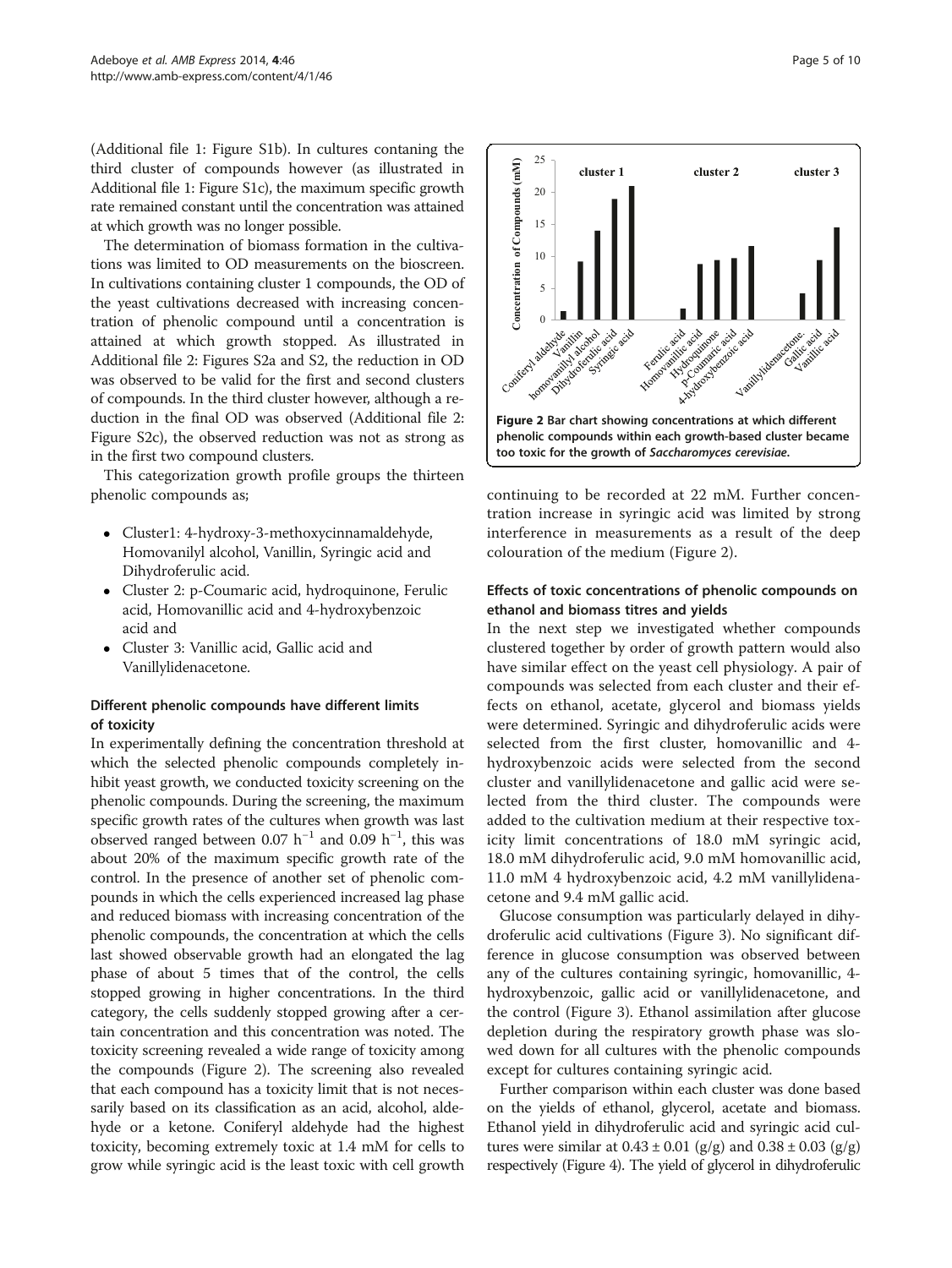<span id="page-5-0"></span>Adeboye et al. AMB Express 2014, 4:46 Page 6 of 10 http://www.amb-express.com/content/4/1/46

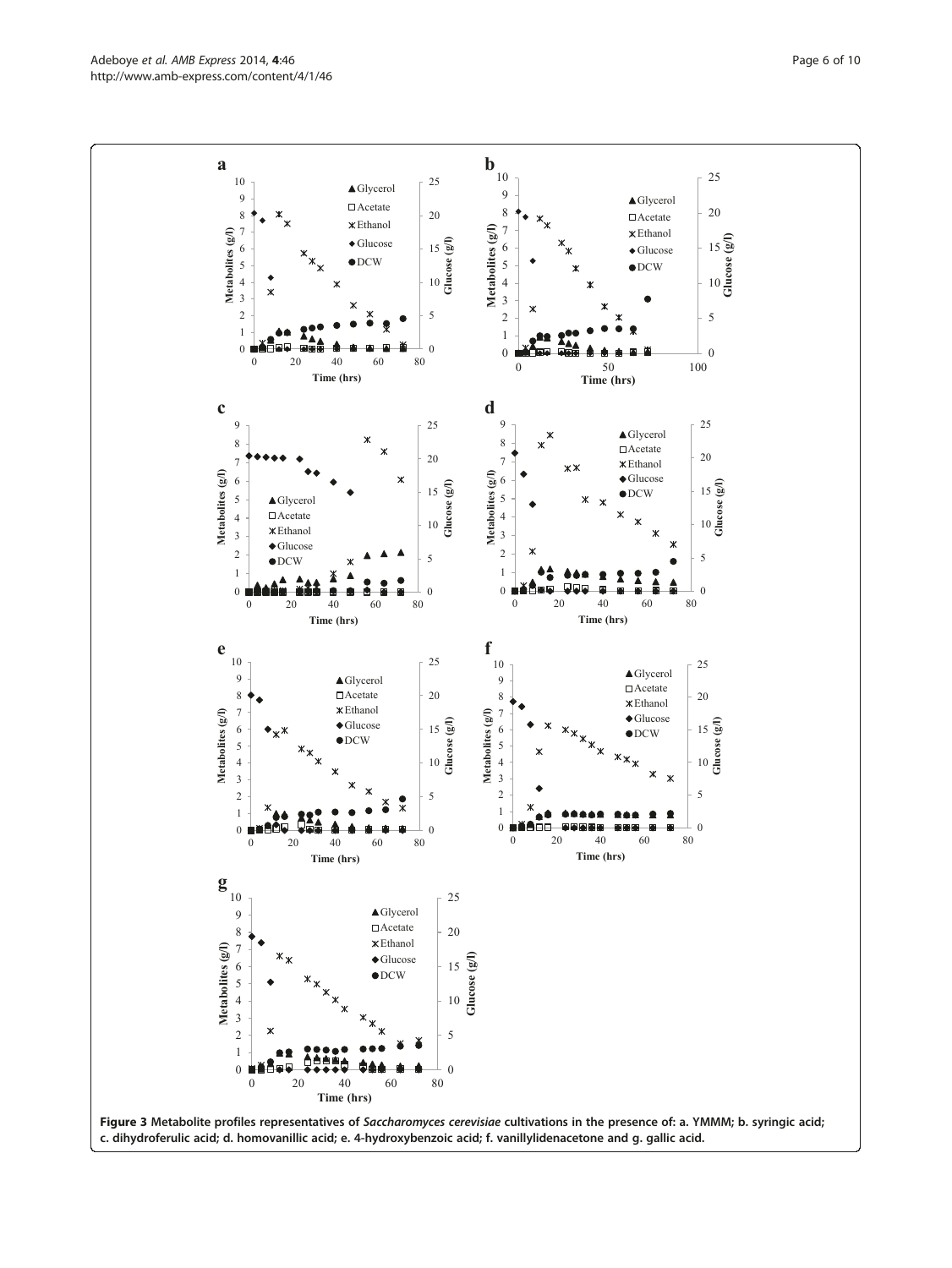<span id="page-6-0"></span>

acid containing cultures was higher than in syringic acid containing cultures with yields of  $0.081 \pm 0.006$  (g/g) and  $0.045 \pm 0.001$  (g/g) respectively. The most outstanding difference between this pair however was that acetate was not found in dihydroferulic acid cultivations while acetate yield was 0.003 (g/g) in syringic acid cultures which was the same as that of the control (Figure 4).

Ethanol, acetate and biomass yields in homovanillic acid cultures were significantly different to 4-hydroxybenzoic acid cultures. Ethanol yield at  $0.39 \pm 0.03$  (g/g) and biomass at  $0.14 \pm 0.03$  (g/g) were higher in homovanillic acid containing cultures compared with  $0.3 \pm 0.01$  (g/g) and  $0.096 \pm 0.007$  (g/g) respectively for ethanol and biomass yields in 4-hydroxybenzoic acid. Acetate yield was lower in homovanillic acid cultures at  $0.003 \pm 0.0005$  (g/g)

compared to  $0.005 \pm 0.001$  (g/g) in 4-hydroxybenzoic acid. However, glycerol yields of homovanillic and 4 hydroxybenzoic acids were similar at  $0.057 \pm 0.004$  (g/g) and  $0.051 \pm 0.002$  (g/g) respectively. Results for vanillylidenacetone and gallic acid (cluster 3) proved very consistent for ethanol, biomass, acetate and glycerol yields (Figure 4). A significant difference was observed between glycerol and acetate yields in the third cluster (vanillylidenacetone and gallic acid) and those in the other two clusters and the control. Glycerol yield in cluster 3 was 10 times lower at  $0.002 \pm 0.0002$  (g/g) for vanillylidenacetone and  $0.004 \pm 0.0006$  (g/g) for gallic acid cultures, and acetate yield was higher by 10 times at  $0.051 \pm 0.002$  (g/g) for vanillylidenacetone and  $0.05 \pm 0.001$  (g/g) for gallic acid than in both YMMM and the other two clusters (Figure 4).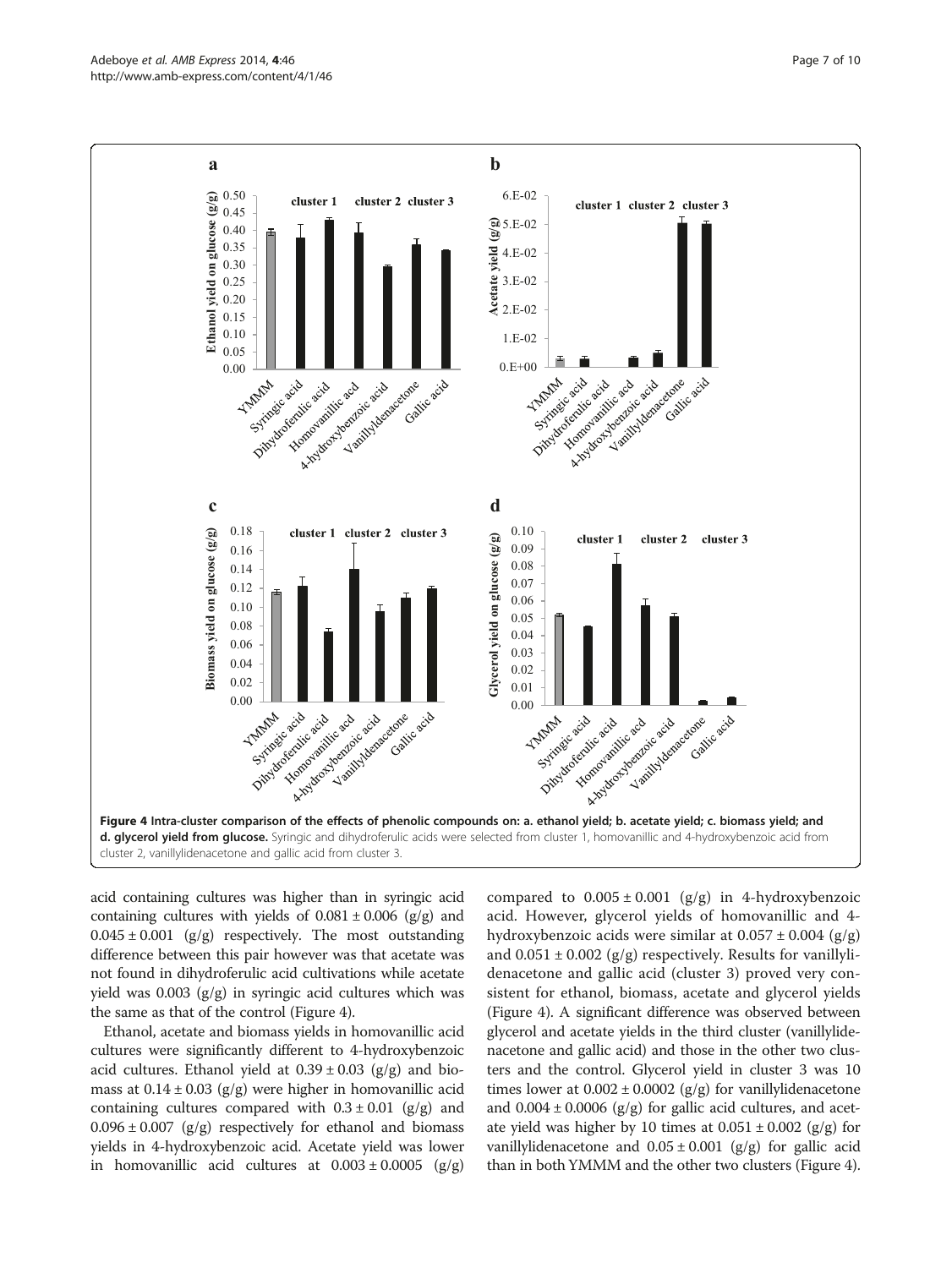Overall ethanol yield in dihydroferulic acid was the highest at 0.43 (g/g) while 4-hydroxybenzoic acid had the lowest ethanol yield and the highest acetate yields of all cultures. The similarities in effect of each clustered pair of phenolic compounds on yeast metabolism indicate that compounds in the same cluster have similar inhibitory effects on yeast.

#### **Discussion**

In this study, we classified 13 different phenolic compounds commonly found in lignocellulosic hydrolysates according to their effect on S. cerevisiae growth. In particular, we showed that (i) the concentration that induces inhibitory effects is highly variable among phenolic compounds and it does not follow the order of phenolic aldehydes and ketones of being the most toxic, followed by acids and alcohols, respectively (Almeida et al. [2007a](#page-8-0), Klinke et al. [2003\)](#page-9-0) (ii) the influence of phenolic compounds on S. cerevisiae growth follows three major patterns; (iii) different compounds have distinct effect not only on biomass formation but also on the production of ethanol, acetate and glycerol.

Phenolic compounds have often been grouped and ordered as aldehydes, phenolic ketones, phenolic acids and phenolic alcohols, and their potency as inhibitors has largely been believed to reflect the same order. Phenolic aldehydes have generally been regarded as the most inhibitory while phenolic acids and alcohols tend to be seen as the least toxic (Almeida et al. [2007a](#page-8-0), Klinke et al. [2003\)](#page-9-0). In this study however, we demonstrated that the toxicity of phenolic compounds does not follow the assumed order in the subset of compounds we selected and is not dependent only on the recognised aldehyde, carboxylic acid, alcohol and ketone functional groups. Based on our results, we speculate that the inhibitory effects of phenolic compounds is a function of the combination of the occurrence of functional side groups (such as the methoxy and hydroxyl groups) and occurrence of unsaturated bonds in the structure of the compounds regardless of the categorization of the compounds as aldehydes, acid, alcohols or ketones. An example that supports this speculation is the different toxicities of coniferyl aldehyde (1.1 mM), ferulic acid (1.8 mM), and vanillin (9.7 mM) see Figure 5. Our results thus show that although coniferyl aldehyde is the most toxic at 1.1 mM, ferulic acid is more toxic at a toxicity limit of 1.8 mM than vanillin which is an aldehyde with a toxicity limit of 9.2 mM. The major difference between vanillin and coniferyl aldehyde is the occurrence of 2 extra carbon atoms sharing a double bond and linking the aldehyde group to the aromatic ring in coniferyl aldehyde. Ferulic acid also possesses 2 extra carbon atoms sharing a double bond and linking the carboxylic acid group to the aromatic ring. We speculate that these chemical features significantly



contribute to the toxicity of coniferyl aldehyde and ferulic acid, in line with earlier findings that the occurrence and positions of functional side groups as well as the presence of unsaturated carbon to carbon bonds influence the biological reactions and inhibitory activities of phenolic compounds in bacteria as well as their antioxidant activity in human (Ramaswam et al. [1972,](#page-9-0) Rice-Evans et al. [1996](#page-9-0)).

Three distinct growth patterns among the thirteen different phenolic compounds screened was observed, suggesting that compounds belonging to the same cluster display similarity in mechanisms of inhibition mechanisms. The similarity of ethanol yields between compounds representing cluster 1, acetate and glycerol yields in cluster 2 and the strong correlation of effects of vanillylidenacetone and Gallic acid (cluster 3) on ethanol, glycerol, acetate and biomass yields suggest that compounds belonging to the same cluster have similar inhibitory activity on yeast.

Phenolic compounds have been shown to reduce yields of ethanol and alter glycerol and acetate yields from S. cerevisiae fermentations. Studies by Ando et al., ([1986](#page-8-0)), revealed that syringaldehyde, m-hydroxybenzoic acid and vanillic acid did not inhibit ethanolic fermentation while coniferyl aldehyde led to poor fermentation and drastically reduced ethanol yield. Larsson et al. ([2000](#page-9-0)) also corroborated the severely inhibitory effect of coniferyl aldehyde in their study. Our results aligned with previous studies which strengthens our confidence in the toxicity ranking of all our tested phenolic compounds in which we found coniferyl aldehyde to be the most toxic phenolic compound. The influence of the phenolic compounds on yeast physiology was mostly visible through their impacts on glycerol, biomass and acetate yields among the compound clusters. Absence of quantifiable acetate production, poor growth and delayed glucose utilisation characterized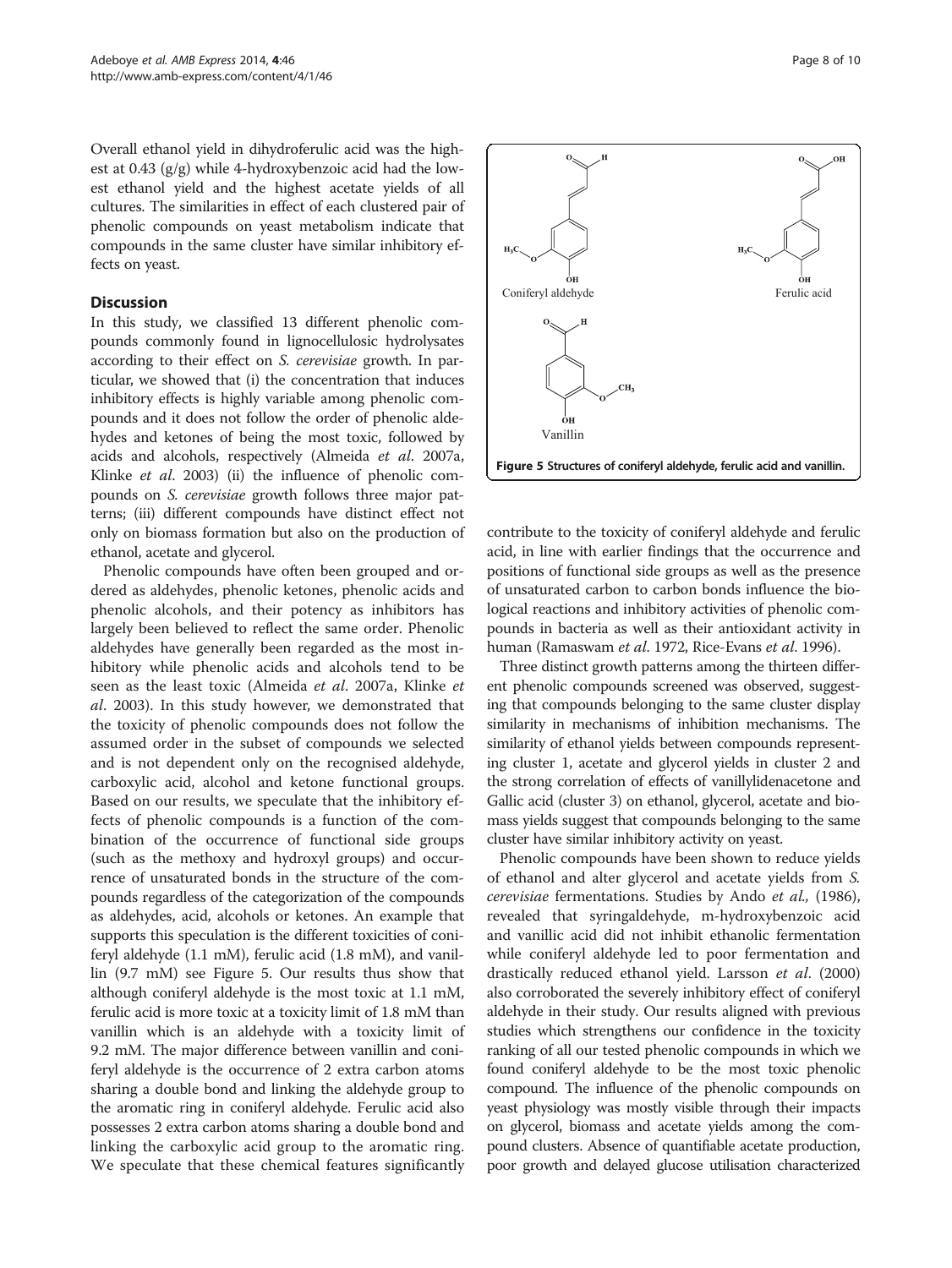<span id="page-8-0"></span>the dihydroferulic acid cultivations. Known conditions that may prevent the accumulation of acetate in cultures include, disruption of acetaldehyde dehydrogenases, low formation of acetaldehyde coupled with effective oxidation of acetate by acetyl-coA-synthetase or the presence of low amount of glucose in cultures such that respirofermentative growth cannot take place (Postma et al. [1989](#page-9-0)). The presence of ethanol (0.43 g/g) and glycerol did confirm a respirofermentative growth for the yeast under these cultivation conditions. Speculatively, the apparent absence of acetate in the cultivation may resemble a situation where low activity of Cytosolic  $Mg^{2+}$  and Mitochondrial K<sup>+</sup> acetaldehyde dehydrogenases Ald6p and Ald4p is present. Mutants of ALD6 have been shown to substantially reduce acetate production while significantly increasing glycerol production. Double mutants of Ald6p and Ald4p have been shown to have delayed growth, and delayed glucose consumption (Remize et al. [2000\)](#page-9-0), as observed in our dihydroferulic acid cultivation. It is therefore tempting to speculate that these two enzymes might be a direct or indirect target of ferulic acid, although this goes beyond the purpose of this article and deserves further investigation. Glycerol being a metabolite strongly associated with different types of stress in cells, the particularly high glycerol titre and yield in the cultivation of dihydroferulic acid is indicative of the cells being under significant stress from dihydroferulic acid although we have not defined the type of stress imposed at this stage of the study.

Although glucose consumption was delayed in dihydroferulic acid cultivations, ethanol yield was high and slightly superior to the ethanol yield in the control. Ethanol yields recorded in this study were high, ranging from  $0.3 \pm 0.01$  (g/g) in 4-hydroxybenzoic acid cultures to 0.43  $(g/g)$  in dihydroferulic acid cultures, we attribute this to the ability of the cells to adapt to the compounds and in certain cases convert some of them such as 4-hydroxybenzoic acid and dihydroferulic acid and eventually recover, thus bringing to attention and supporting findings of the natural ability of Saccharomyces cerevi-siae to tolerate phenolic compounds (Stratford et al. [2007](#page-9-0)).

In conclusion, different phenolic compounds often present in lignocellulosic hydrolysates have toxicity limits that are not necessarily similar even between phenolic compounds sharing the same functional groups. An example of this would be the significant difference between ferulic acid and  $p$ -coumaric acid which we discovered in this study to respectively possess toxicity limits of 1.8 mM and 9.7 mM. The experiments showed that phenolics rich substrates may be fermentable since fermentability depends on the concentration and the nature of phenolic compounds present in them. Indications also emerged from the present study that mechanisms of inhibition among phenolic compounds are dissimilar and may not be defined by the classes of phenolic compounds (aldehydes, acids, alcohols and ketones) as they are currently known. Further studies involving investigation of gene regulation and varying enzymatic studies are needed to draw conclusions on the specificity of phenolic compounds inhibition in Saccharomyces cerevisiae.

## Additional files

[Additional file 1: Figure S1.](http://www.biomedcentral.com/content/supplementary/13568_2014_46_MOESM1_ESM.docx) Effects of increasing concentration of phenolic compounds on maximum specific growth rates with: a. vanillin; b. p-coumaric acid; c. vanillylidenacetone representing the effects of phenolic compounds in clusters 1, 2, and 3 respectively, created according to the observed growth profile.

[Additional file 2: Figure S2.](http://www.biomedcentral.com/content/supplementary/13568_2014_46_MOESM2_ESM.docx) Effects of increasing concentration of phenolic compounds on final optical densities of cultivations with: a. vanillin; b. p-coumaric acid; c. vanillylidenacetone representing the effects f phenolic compounds in clusters 1, 2, and 3 respectively, created according to the observed growth profile.

#### Competing interests

The authors of this work declare that they have no competing interests.

#### Authors' contributions

Experimental design, work and writing of the manuscript were carried out by PTA. Experimental design and the subsequent manuscript were reviewed by MA. and LO. All authors read and approved the final manuscript.

#### Acknowledgements

This work was financially supported with a grant from the Swedish Research Council, Vetenskapsrådet.

#### Received: 2 March 2014 Accepted: 4 May 2014 Published online: 29 May 2014

#### References

- Ando S, Arai I, Kiyoto K, Hanai S (1986) Identification of Aromatic Monomers in Steam-Exploded Poplar and Their Influences on Ethanol Fermentation by Saccharomyces cerevisiae. Journal of Fermentation Technology 64(6):567–570
- Almeida J, Modig T, Petersson A, Hähn-Hägerdal B, Liden G, Gorwa-Grauslund M (2007a) Increased tolerance and conversion of inhibitors in lignocellulosic hydrolysates by Saccharomyces cerevisiae. J Chem Technol Biotechnol 82:340–349
- Balasundram N, Sundram K, Samman S (2006) Phenolic compounds in plants and agri-industrial by-products: antioxidant activity, occurrence, and potential uses. Food Chem 99:191–203
- Benavente-Garcia O, Castillo J, Marin FR, Ortuno A, Del Rio JA (1997) Uses and properties of citrus flavonoids. J Agric Food Chem 45:4505–4515
- Bhattacharya A, Sood P, Citovsky V (2010) The roles of plant phenolics in defence and communication during Agrobacterium and Rhizobium infection. Mol Plant Pathol 11:705–719
- Blum U, Shafer SR, Lehman ME (1999) Evidence for inhibitory allelopathic interactions involving phenolic acids in field soils: concepts vs. an experimental model. Crit Rev Plant Sci 18:673–693
- Boll M, Fuchs G, Heider J (2002) Anaerobic oxidation of aromatic compounds and hydrocarbons. Curr Opin Chem Biol 6:604–611
- Bravo L (1998) Polyphenols: chemistry, dietary sources, metabolism, and nutritional significance. Nutr Rev 56:317–333
- Chandel AK, da Silva SS, Singh OV (2011) Detoxification of lignocellulosic hydrolysates for improved bioethanol production. Biofuel Production – Recent Developments and Prospects, Dr. Marco Aurelio Dos Santos Bernardes (Ed.), ISBN: 978-953-307-478-8, InTech, DOI: 10.5772/16454
- Clausen M, Lamb CJ, Megnet R, Doerner PW (1994) Pad1 encodes phenylacrylic acid decarboxylase which confers resistance to cinnamic acid in Saccharomyces cerevisiae. Gene 142:107–112
- Deflorio G, Horgan G, Woodward S, Fossdal CG (2011) Gene expression profiles, phenolics and lignin of Sitka spruce bark and sapwood before and after wounding and inoculation with Heterobasidion annosum. Physiol Mol Plant Pathol 75:180–187